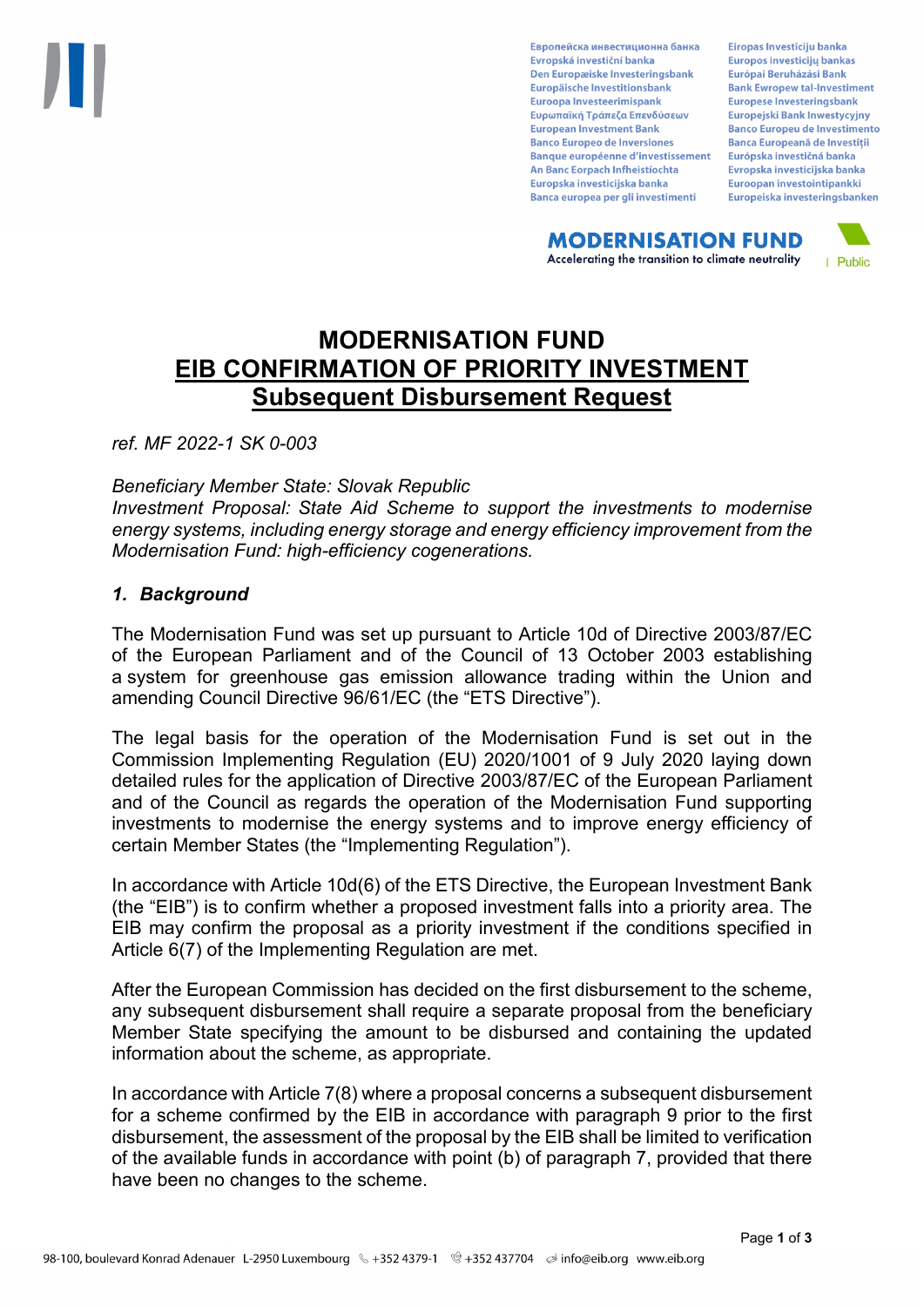

## *2. Investment proposal*

Pursuant to Article 4(2) (second sentence) of the Implementing Regulation, on 24/02/2022 the Slovak Republic (the "beneficiary Member State") submitted to the EIB an investment proposal concerning a subsequent disbursement from the Modernisation Fund for the "State Aid Scheme to support the investments to modernise energy systems, including energy storage and energy efficiency improvement from the Modernisation Fund: high-efficiency cogenerations" (Modernisation Fund reference number MF 2022-1 SK 0-003).

The investment scheme "State Aid Scheme to support the investments to modernise energy systems, including energy storage and energy efficiency improvement from the Modernisation Fund: high-efficiency cogenerations" was confirmed as a priority investment proposal by the EIB on 12/10/2021 (Modernisation Fund reference number MF 2021-2 SK 0-002).

The investment proposal concerns a scheme for the period 2021-2030 relating to the rehabilitation and extension of district heating and cooling networks.

The European Commission issued Decision C(2021)9135 on disbursement of the revenues of the Modernisation Fund under Directive 2003/87/EC on 06 December 2021.

The EIB has disbursed an amount of EUR 35 000 000 of the revenues of the Modernisation Fund.

The beneficiary Member State has requested funding of EUR 20 000 000 for a subsequent disbursement under the proposed scheme.

The beneficiary Member State has indicated an expected Modernisation Fund funding for the investment proposal of EUR 350 000 000.

## *3. Compliance with the conditions for priority investment*

- a) The beneficiary Member State has confirmed that there have been no changes to the scheme.
- b) The beneficiary Member State has sufficient funds available for the requested disbursement according to the statement of the available funds referred to in Article 5(1) of the Implementing Regulation and after deduction of any amounts to be disbursed for investments already confirmed in accordance with Article 6(9) of the Implementing Regulation.